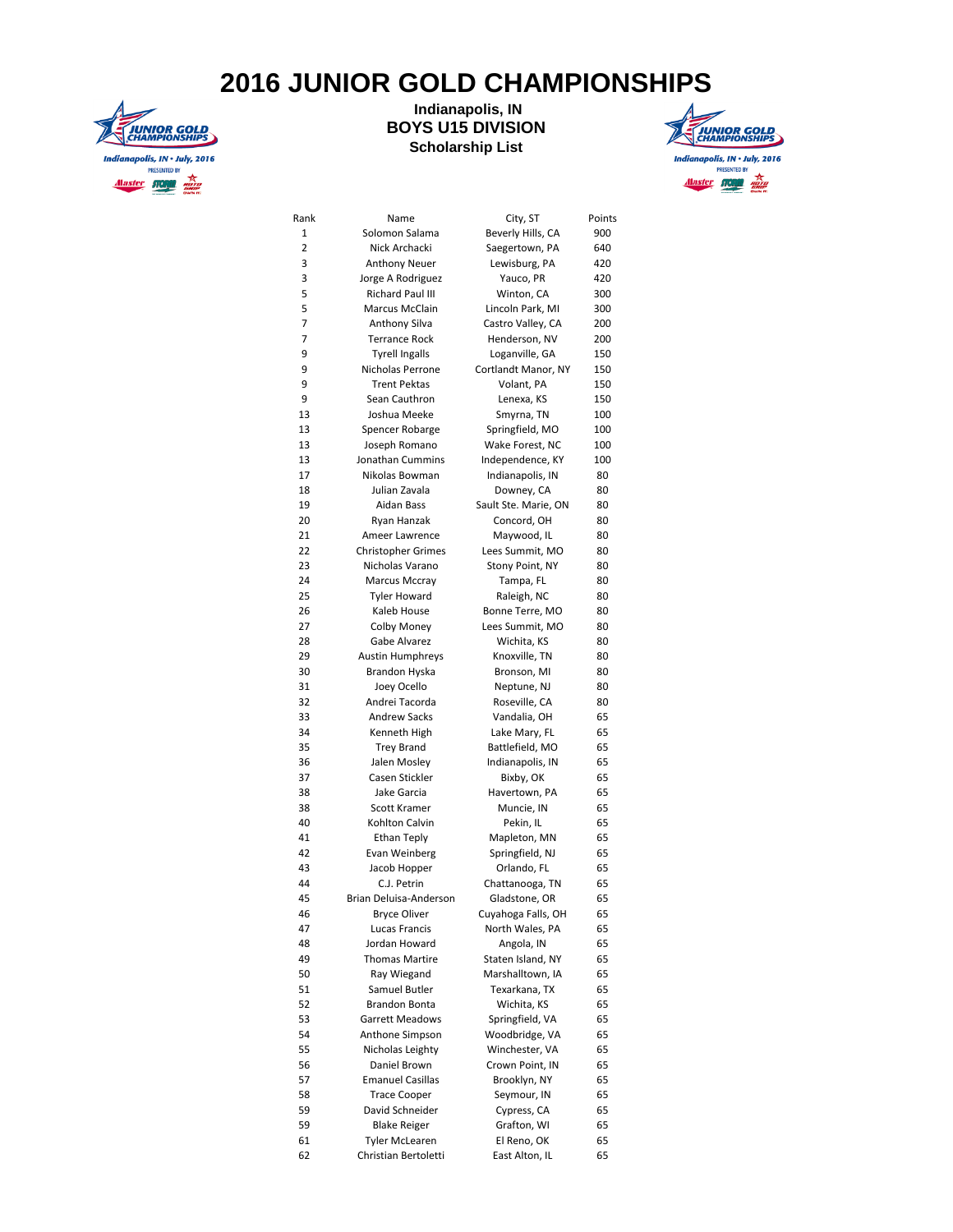| 63 | Zachary Keene          | Selma, NC         | 65 |
|----|------------------------|-------------------|----|
| 64 | Paris Swinson          | Lilburn, GA       | 65 |
| 65 | Dylan Scott            | Wilmington, NC    | 65 |
| 66 | Avery Wolf             | Highland Park, IL | 65 |
| 67 | Ryan Fiorentino        | Biloxi, MS        | 65 |
| 68 | Kirk Mowl              | Ormond Beach, FL  | 65 |
| 69 | Cody Schaffer          | Kenner, LA        | 65 |
| 70 | <b>Bradley Baybutt</b> | Keene, NH         | 65 |
| 71 | <b>Eddie Ross</b>      | Mays Landing, NJ  | 65 |
| 72 | Isiah Cranfield        | Woodbridge, VA    | 65 |
| 73 | Xavier Bamford         | Rochester, NH     | 65 |
| 74 | Paul Micali            | Homosassa. FL     | 65 |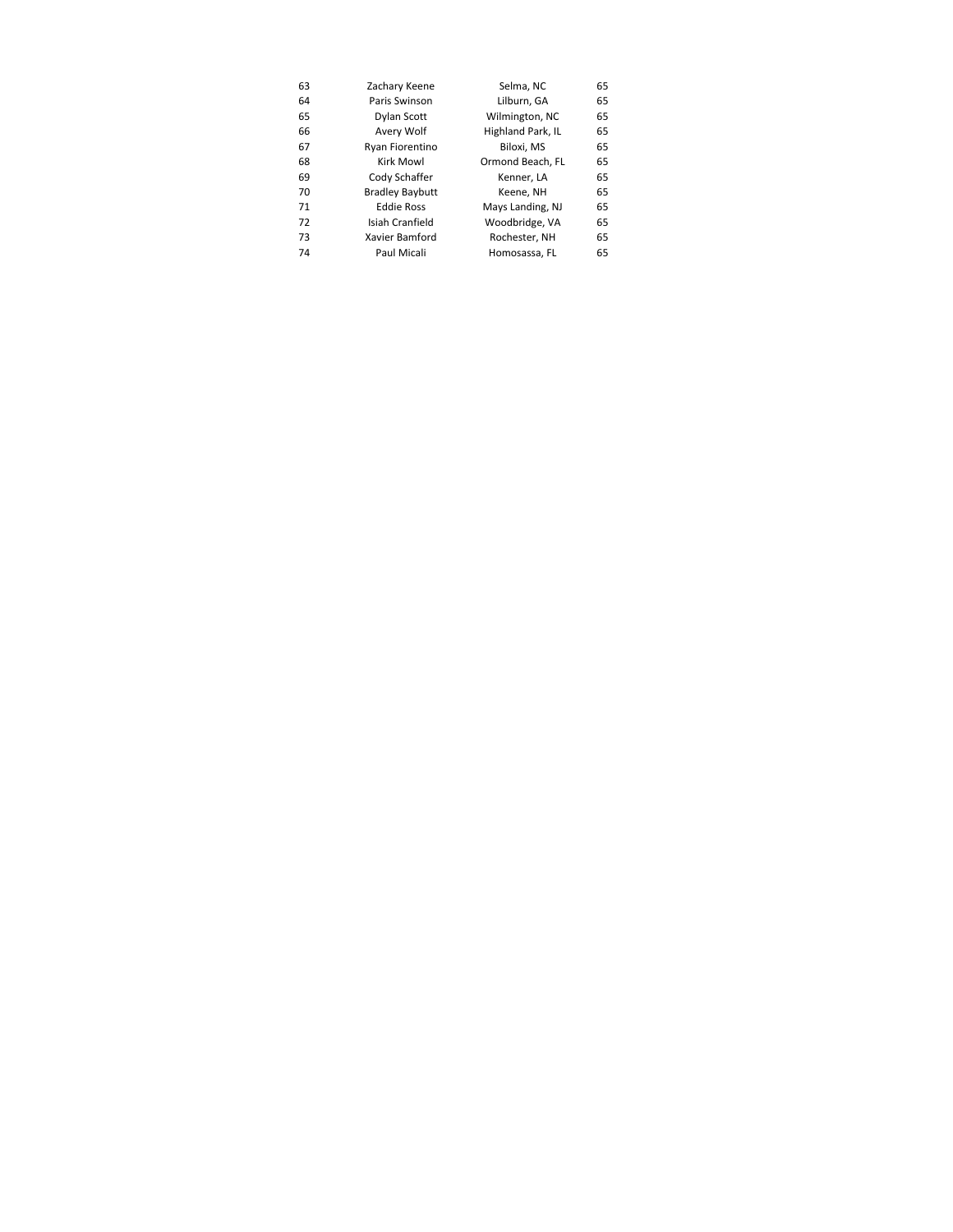## **2016 JUNIOR GOLD CHAMPIONSHIPS**



## **Indianapolis, IN GIRLS U15 DIVISION Scholarship List**



| Rank           | Name                    | City, ST           | Points |
|----------------|-------------------------|--------------------|--------|
| 1              | <b>Mabel Cummins</b>    | Elburn, IL         | 640    |
| 2              | Sarah Sanes             | Murfreesboro, TN   | 400    |
| 3              | Patricia Rosales        | Orlando, FL        | 240    |
| 3              | Amanda Naujokas         | Ronkonkoma, NY     | 240    |
| 5              | Imari Blond             | Flint, MI          | 180    |
| 5              | <b>Cameron Spring</b>   | Allegany, NY       | 180    |
| 7              | Danielle Jedlicki       | Murfreesboro, TN   | 140    |
| $\overline{7}$ | Macailin Rodriguez      | Kentwood, MI       | 140    |
| 9              | Lakyn Edwards           | Davisville, WV     | 120    |
| 9              | Maranda Pattison        | Redwood Valley, CA | 120    |
| 9              | Kate Kouplen            | Jenks, OK          | 120    |
| 9              | Jennifer Loredo         | Fresno, CA         | 120    |
| 13             | Allie Leiendecker       | Wooster, OH        | 100    |
| 13             | Amanda Barna            | Westminster, MD    | 100    |
| 13             | Natily Haro             | Athens, TN         | 100    |
| 13             | Stephanie Schalk        | Roseville, MI      | 100    |
| 17             | Keagan Trexler          | Cicero, IN         | 80     |
| 18             | De Alani Fishbeck       | Lawton, OK         | 80     |
| 19             | <b>Crystal Elliott</b>  | Melbourne, FL      | 80     |
| 20             | Chloe Skurzynski        | Carlisle, PA       | 80     |
| 21             | Kailee Channell         | Morris Chapel, TN  | 80     |
| 22             | Paige Boyd              | Lebanon, PA        | 80     |
| 23             | Haylie Frick            | Schaumburg, IL     | 80     |
| 24             | Emma Owens              | Owensboro, KY      | 80     |
| 25             | Amara Speights          | Woodbridge, VA     | 65     |
| 26             | Faith Welch             | Savannah, TN       | 65     |
| 27             | Linda Himes             | Texarkana, AR      | 65     |
| 28             | Katherine Corbin        | Romney, WV         | 65     |
| 29             | Kamerin Peters          | Toms River, NJ     | 65     |
| 30             | Skylar Brooks           | Montgomery, AL     | 65     |
| 31             | <b>Haley Youker</b>     | Minoa, NY          | 65     |
| 32             | Amelia Vasquez          | Oviedo, FL         | 65     |
| 32             | <b>Caroline Thesier</b> | Mooresville, NC    | 65     |
| 34             | Jada Bassette           | Providence, RI     | 65     |
| 34             | Sarah Klassen           | St Catharines, ON  | 65     |
| 36             | Hannah Triske           | Minnetonka, MN     | 65     |
| 37             | <b>Madison Bailey</b>   | Rocklin, CA        | 65     |
| 38             | Amanda Shelters         | Brick, NJ          | 65     |
| 39             | Kassandra Ralston       | Sheridan, WY       | 65     |